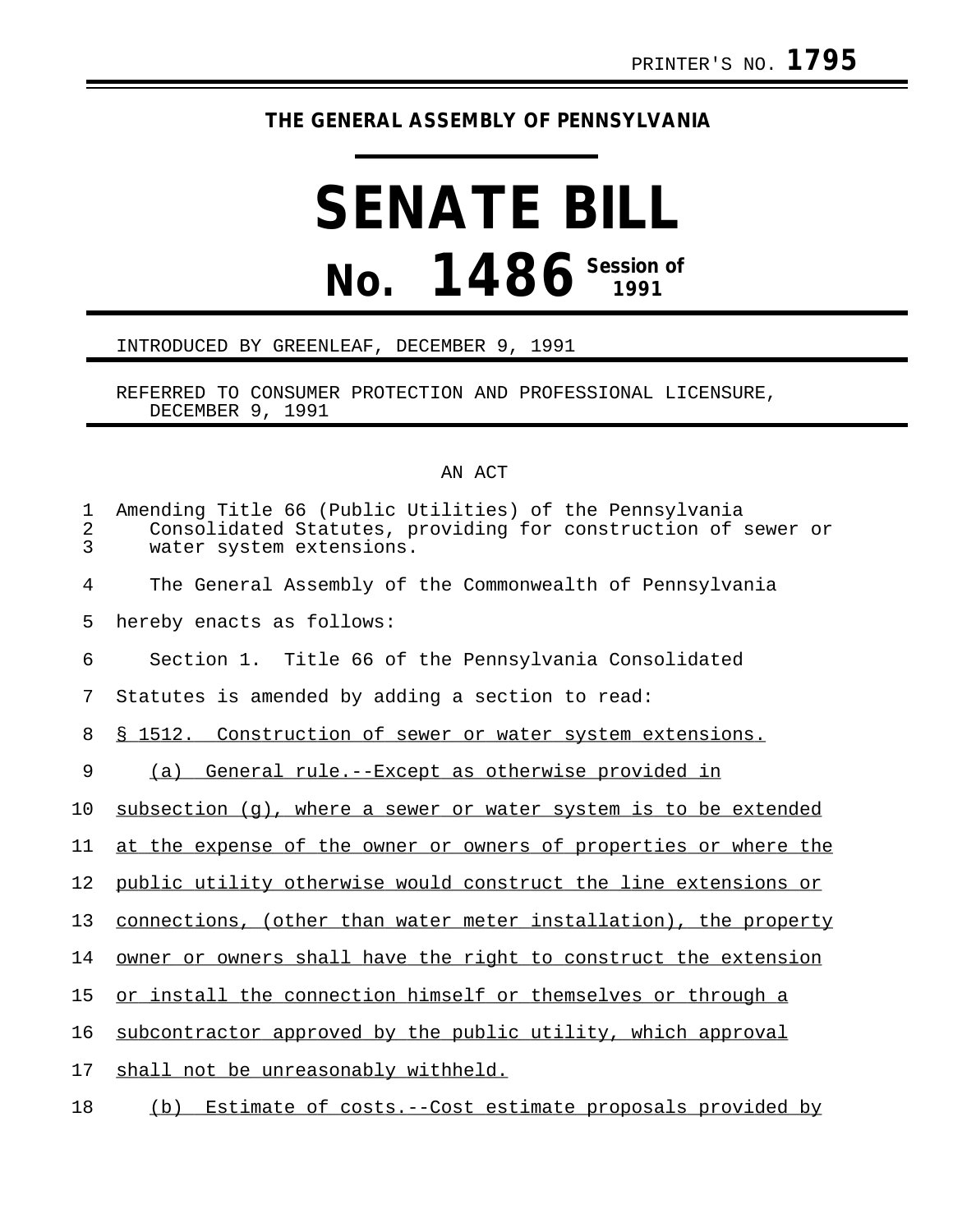| 1  | a contractor or subcontractor shall include the cost of any      |
|----|------------------------------------------------------------------|
| 2  | extension of service lines from the main to the curb and the     |
| 3  | cost of all materials.                                           |
| 4  | Construction specifications.--Construction by the<br>(c)         |
| 5  | property owner or owners shall be in accordance with an          |
| 6  | agreement for the extension of the public utility's system and   |
| 7  | in compliance with plans and specifications provided by or       |
| 8  | approved by the public utility and shall be undertaken only      |
| 9  | pursuant to the regulations, requirements, rules and standards   |
| 10 | of the public utility, applicable to the construction, which     |
| 11 | rules and regulations shall be consistent with this section. The |
| 12 | construction shall be subject to inspection by an inspector      |
| 13 | employed by the public utility authorized to approve the         |
| 14 | construction.                                                    |
| 15 | (d) Limitation on construction.--A public utility may            |
| 16 | require the construction of only such facilities as may be       |
| 17 | necessary to supply service to the property owner or owners.     |
| 18 | <u>Deposit for costs.--</u><br>(e)                               |
| 19 | When a main is to be extended at the expense of the<br>(1)       |
| 20 | owner or owners of properties, the property owner or owners      |
| 21 | may be required to deposit with the public utility, in           |
| 22 | advance of construction, the public utility's estimated          |
| 23 | reasonable and necessary cost of reviewing plans,                |
| 24 | construction inspections and administrative, legal and           |
| 25 | engineering services.                                            |
| 26 | The public utility may prescribe that the property<br>(2)        |
| 27 | owner or owners shall reimburse the public utility for           |
| 28 | reasonable and necessary expenses incurred as a result of the    |
| 29 | extension.                                                       |
| 30 | (f) Dedication of facilities.--Upon completion of                |

19910S1486B1795 - 2 -